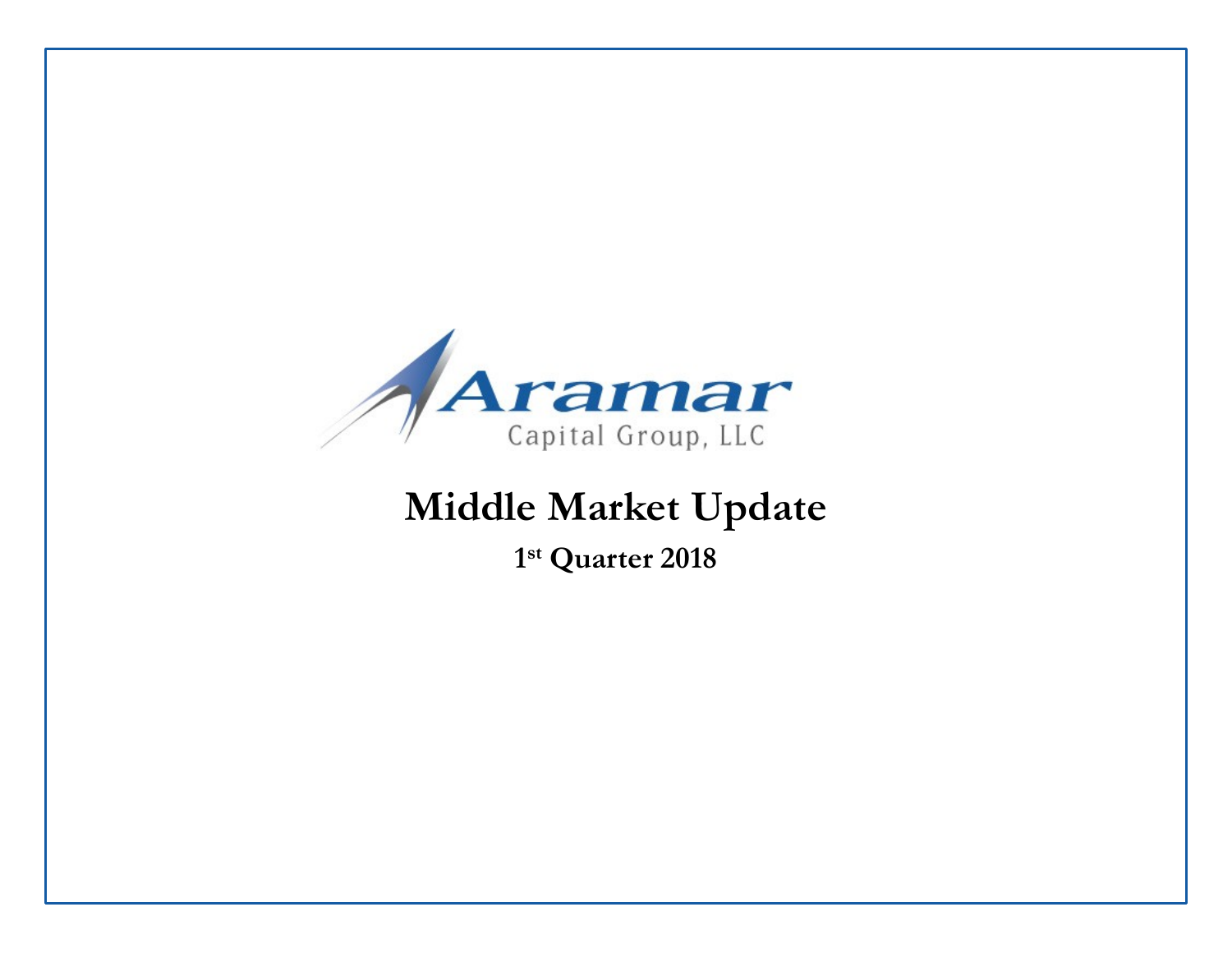

#### **Gross Domestic Product**

- The real U.S. GDP increased by an annualized rate of 2.3% in Q1 2018, down from the 2.9% rate in Q4 2017, primarily due to<sup>1</sup>:
	- ― Positive contributions from non-residential fixed investment, personal consumption expenditures, exports, private inventory investment, and federal, state, and local spending, partly offset by
	- ― Negative contributions from increases in imports

#### **Consumer Income and Savings**

- Real disposable personal income grew by 3.4% in Q1 2018, an improvement over the 1.1% growth in Q4 20171
	- ― One-time bonuses and personal taxes increased by \$30.0B and decreased by \$115.5B, respectively, in January as a result of the recently passed tax reform
- The personal savings rate, expressed as a percentage of disposable income, was 3.1% in Q1 2018, up from 2.6% in Q4 20171

#### **Federal Reserve**

- The Federal Open Market Committee (FOMC) views recent economic activity as positive and expects economic activity to continue to expand in the medium-term, as supported by increases in household spending and business fixed investment<sup>2</sup>
	- ― During its March 2018 meeting, the FOMC decided to maintain the target range for the federal funds rate between 1.50% and 1.75%
- The committee expects that the near-term economic outlook will remain favorable, fueled by expanding economic activity, stable inflation, and strong labor markets<sup>2</sup>

#### **Employment**

- The U.S. unemployment rate was unchanged at 4.1% at the end of Q1 2018, leaving the total number of unemployed at 6.6 million<sup>3</sup>
- Average U.S. employee hourly wages rose by 2.7% from Q1 2017 to Q1 2018<sup>3</sup>
	- With historically low unemployment rates, the narrowing gap between available jobs and the number of unemployed persons has created upward pressure on wages<sup>5</sup>
	- This pressure has been mitigated by economic globalization, the decline of unions, and improvements in technology and automation
	- *1. U.S. Bureau of Economic Analysis*



*4. Baird*

#### **Real GDP Growth Since 2012 (annualized)**



*Source: U.S. Bureau of Economic Analysis* 

#### **U.S. Treasury Securities**

- The 10-year U.S. Treasury Note yield increased from 2.40% at the end of Q4 2017 to 2.74% at the end of Q1 20184
	- The yield curve flattened further, with only a 47-basis-point spread between the 2- and 10-year securities

|                                               | O <sub>2</sub> 2017 | O3 2017  | Q4 2017  | Q1 2018 <sup>5</sup> |
|-----------------------------------------------|---------------------|----------|----------|----------------------|
| 5-year Treasury Note                          | 1.86%               | 1.85%    | $2.10\%$ | 2.56%                |
| 10-year Treasury Note                         | 2.32%               | 2.29%    | 2.40%    | 2.74%                |
| 30-year Treasury Note                         | $3.12\%$            | $3.00\%$ | 2.97%    | 2.97%                |
| 10-year Treasury Inflation Protected Security | $0.44\%$            | 0.45%    | 0.50%    | 0.69%                |
| Source: U.S. Department of Treasury           |                     |          |          |                      |

#### **Outlook for 2018**

- Leading CEOs surveyed by Business Roundtable projected that the U.S. GDP will grow by 2.8% in 2018, an uptick of 0.3% from the previous quarter's forecast<sup>5</sup>
	- ― Business leaders are confident in the economy, as plans for hiring and capital investment are at record highs; the results reflect CEO optimism and confidence following the passage of the Tax Cuts and Jobs Act
- The International Monetary Fund predicts that the global economy will increase by 3.9% in 2018, the fastest rate since 2011<sup>6</sup>

*<sup>2.</sup> U.S. Federal Reserve*

*<sup>5.</sup> Business Roundtable*

*<sup>6.</sup> The Wall Street Journal*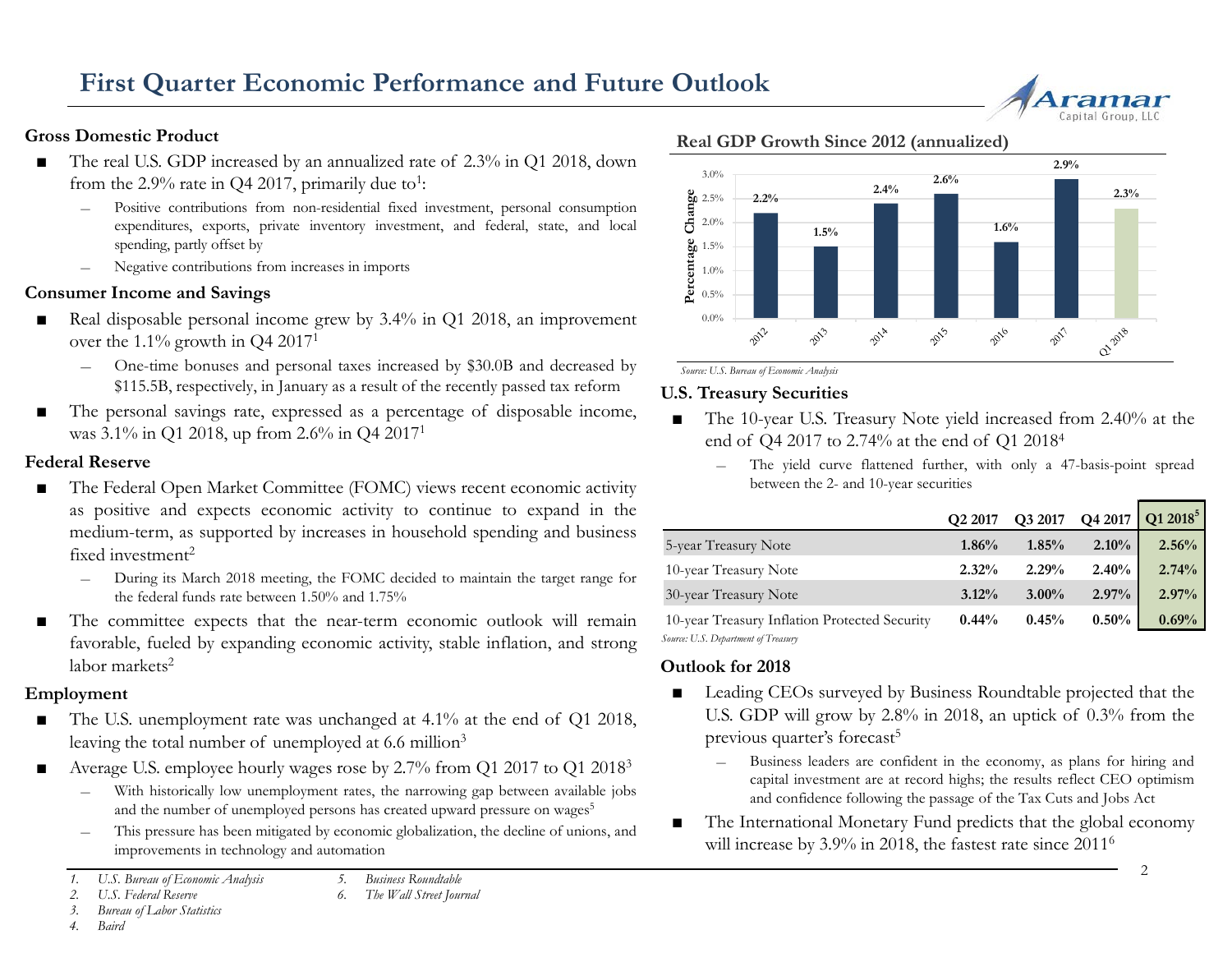### **Mergers and Acquisitions and Private Equity**

- Global mergers and acquisitions (M&A) activity reached \$890.7B across 3,774 transactions, up 18.0% in value from the \$754.7B across 4,672 transactions in Q1 20171
	- The surge in M&A deals seen at the end of 2017 has carried through into 2018, as global M&A hit its highest first quarter value since 2001
	- The boost in M&A deal value can be attributed to large technology companies diversifying their offerings, more traditional firms engaging in defensive consolidations, U.S. corporate tax cuts, and a stable European economy
- U.S. M&A volume totaled \$393.9B in Q1 2018 across 1,148 deals, 26.1% above the \$312.4B over 1,453 transactions in Q1 20171
	- The increase in volume can be attributed to the expansion of technology firms into other sectors as well as the increase in strategic acquisitions due to excess cash flow realized by companies from the recent tax reform
	- In Q1 2018, the U.S. share of global M&A by deal count was 30.4%, down slightly from 31.1% in Q1 2017
	- Two prominent themes in the M&A landscape are private equity-backed deals and deals between public and private companies, reflected in Blackstone's \$17.0B carveout of Thomson Reuter's financial and risk business and Keurig Green Mountain's \$23.1B take-private of Dr. Pepper Snapple2
- Cross-border M&A activity fell by 21.2% in Q1 2018 to \$280.4B, compared with \$355.8B in Q1 20171
	- The Trump administration has shown a willingness to block deals on national security grounds, with increasingly protectionist policies aimed largely at China
	- U.S. inbound M&A from China fell to \$1.1B in Q1 2018, a 42.9% drop from the Q1 2017 value of \$2.0B





**U.S. Private Equity Deal Flow**



U.S. private equity (PE) deal value was \$88.8B across 1,101 deals in Q1 2018, 32.8% and 4.0% decreases, respectively, from Q1 20172

- ― Deal flow is expected to tick upward in the coming months due in part to 124 deals worth an estimated \$94.3B that have been announced but not yet closed in 2018
- ― Add-on acquisitions accounted for 67.9% of all buyout activity in Q1 2018, indicating that the buy-and-build strategy has become increasingly popular as competition has intensified for private assets
- U.S. middle-market PE firms completed 619 deals worth \$53.6B in O1 2018,
- a 17% increase and 40% decrease, respectively, compared with Q1 20172
	- ― More deals but less capital signals a shift toward smaller transactions; the median middle-market deal size was \$170.0M in Q1 2018, down from \$188.4M in 2017
	- ― 88.4% of the middle-market deals in Q1 2018 were transactions with enterprise values (EVs) below \$500M
- Middle-market PE firms raised \$29.0B across 36 funds in Q1 2018, in line with recent middle-market trends<sup>2</sup>
	- ― Fundraising for mega-sized vehicles of \$5.0B or more slowed in the beginning of the year, resulting in 79.2% of the capital raised in Q1 2018 coming from middle-market funds, up from 52.4% in 2017
- Median middle-market EV/EBITDA multiples reached 8.3x in Q1 2018<sup>3,4</sup>
- After totaling at least \$20.0B in 16 of the past 17 quarters, U.S. PE-backed middle-market exit value dipped to \$11.9B across 165 exits in Q1 2018, representing 42.5% and 26.0% decreases, respectively, from Q1 20172
	- Secondary buyouts accounted for approximately 50% of middle-market exits in 2016 and 2017, a trend that remained unchanged in Q1 2018

4. These multiples reflect prices paid for mainly public companies and do not account for smaller private company<br>transactions (for which there typically are no publicly available data) that tend to change hands at muc

*2. PitchBook 3. FactSet*

*Source: FactSet*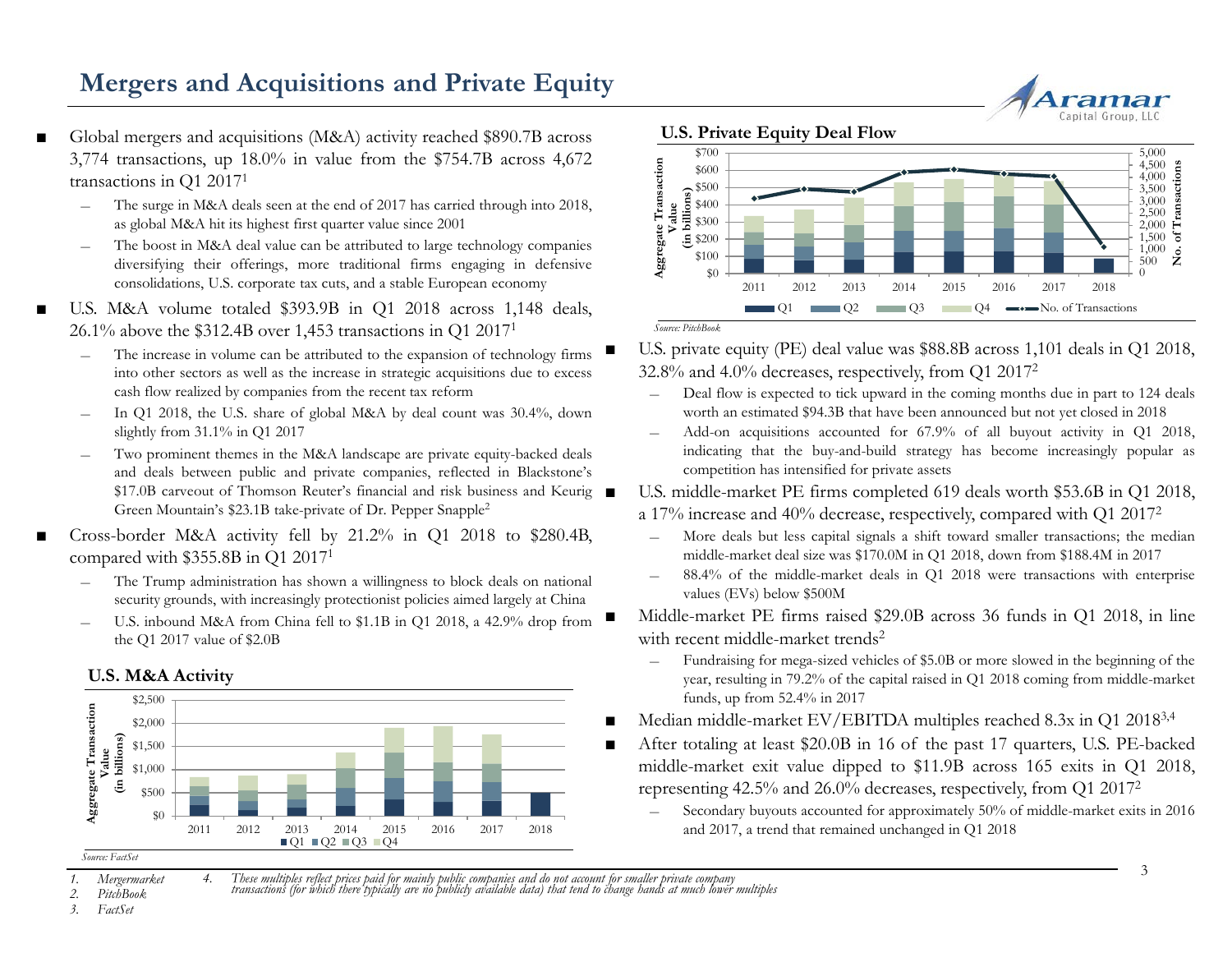#### **Venture Capital Investing**

- In Q1 2018, transactions for venture capital (VC)-backed companies in the U.S. totaled 1,206 deals valued at \$21.1B, a year-over-year increase in value of 38.8% and decrease in volume of  $12.0\%$ <sup>1</sup>
	- The industry continues its trend of deploying more capital across fewer transactions, as larger expansion- and later-stage deal share increased to 37% of total deal activity in Q1 2018, up from 32% in Q4 2017
	- ― Increasing deal sizes can be partly attributed to the sustained momentum in VC fundraising, which has resulted in a combined \$160B raised since 2014, including approximately \$8B raised in Q1 20182
	- ― Mega-round investment (capital raise rounds of \$100M or more) activity continues to remain strong, as 34.6% of total VC dollars raised in Q1 2018 came from 34 mega-round investments
	- Strategic companies' participation in VC deals remained constant at 25% of all U.S. deals in Q1 2018, as acquisitions of startups continue to be an important source of growth for corporations
- The VC exit environment for Q1 2018 was relatively weaker than during the same period last year, with \$8.1B in exit volume across 188 deals, representing a 19% year-over-year decrease in deal count<sup>2</sup>
	- Larger VC deals tend to supply VC-backed companies with a longer cash runway and can potentially decrease the sense of urgency to exit

#### **U.S. VC Deal Value per Industry (in millions) – Q1 2018** No. of Transactions



*<sup>1.</sup> PricewaterhouseCoopers* 

*4. FactSet*

#### **PIPE Investing**

- Approximately 350 private-investment-in-public-equity (PIPE) deals totaling \$27.9B closed in Q1 2018, a 27% increase over Q4 2017 volume and the most quarterly capital raised in the past 10 years<sup>3</sup>
	- ― Largely due to the promising Canadian regulatory landscape, Canadian cannabis company offerings saw a dramatic increase with 50 closed deals in Q1 2018
- The healthcare sector saw the largest number of PIPEs with over 150 deals in Q1 2018, while the technology sector generated the most amount of capital raised at over \$7B3



#### **U.S. PIPE Activity**

#### *Source: DealFlow Report*

#### **Corporate Earnings**

- S&P 500 company earnings for Q1 2018 are on pace to increase 24.9% year-over-year, which would mark the highest increase since Q3 20104
	- ― Of the 91.0% of S&P 500 companies that have reported earnings thus far, 78.2% have met or exceeded their consensus EPS estimates
	- ― Leading all sectors with a year-over-year earnings growth of 95.0%, the energy industry's growth was due to the significant increase in oil prices and the unusually low earnings experienced in Q1 2017



*<sup>2.</sup> PitchBook*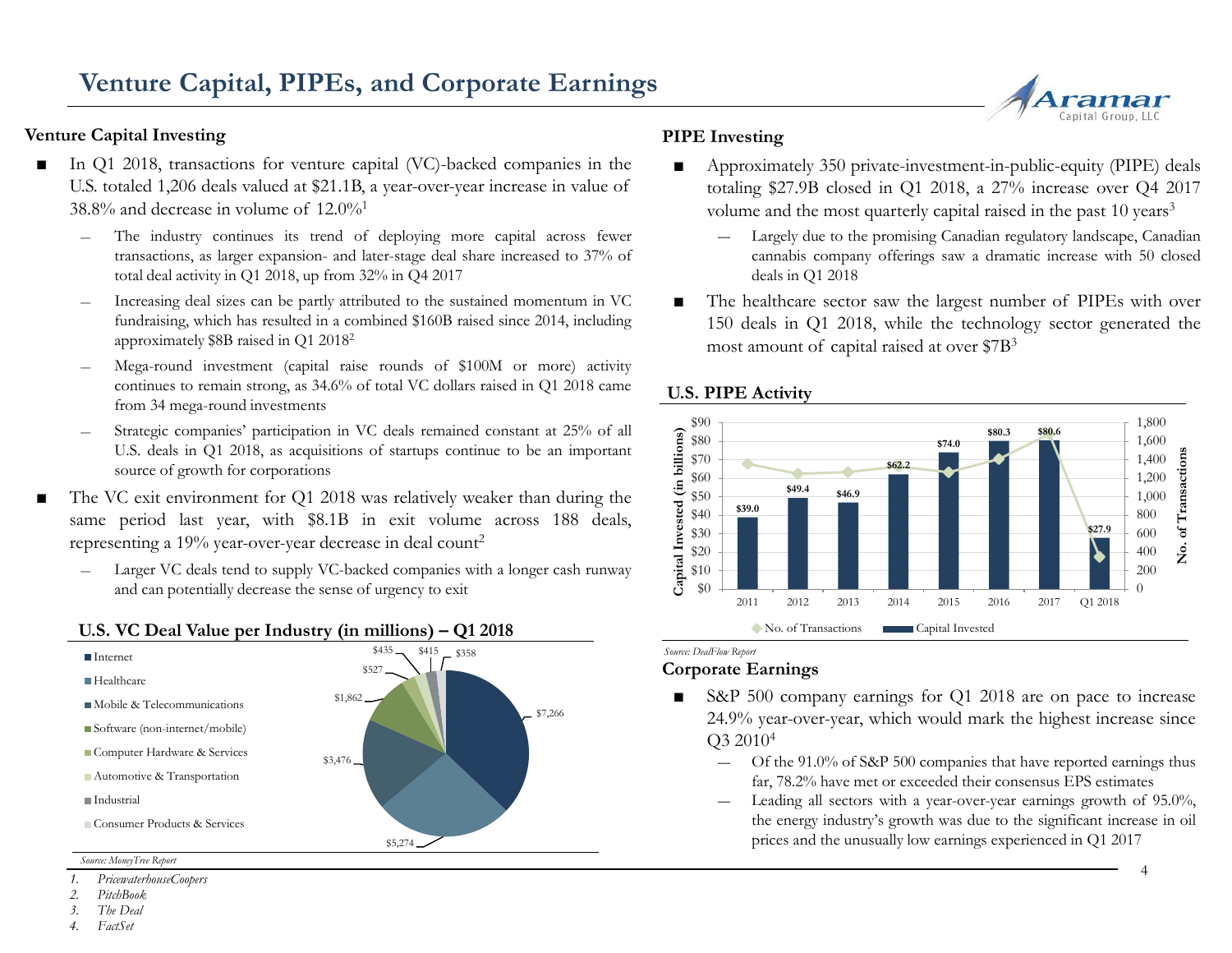#### **Debt Capital**

- The Barclays U.S. Aggregate Bond Index recorded a 1.46% loss during Q1 2018, a decrease from the 0.39% return in Q4 20171
	- ― Investors are becoming increasingly wary of rising interest rates as the Federal Reserve continues its quantitative tightening efforts, which are draining liquidity from the market and ultimately leading to increased volatility
- The Barclays Investment Grade U.S. Corporate Bond Index generated a loss of 2.32% in Q1 2018, below the 1.17% return in Q4 20171
	- ― Despite favorable economic fundamentals, U.S. corporate bonds weakened in Q1 2018 due to rising interest rates, market volatility, political and trade policy rhetoric, and a shift in investor sentiment to reduce risk
	- ― Investor demand remains supportive as new issues were oversubscribed during the quarter, although excess supply to fund acquisitions weighed on the market, and longer-term issuances rose as a result of a flattening of the corporate yield curve
- Total U.S. bond issuances reached \$1,687.4B in Q1 2018, a 9.2% decrease from the Q4 2017 level of \$1,859.4B and a 15.1% decrease from the Q1 2017 level of \$1,987.1B2
	- The largest contributing factor to this decrease was the sharp decline in municipal and asset-backed bond issuances, which fell 59.1% and 33.2%, respectively, to a total of \$63.3B and \$77.8B, respectively
	- U.S. corporate bond issuances in Q1 2018 increased slightly relative to Q4 2017, driven by an increase in investment-grade debt of 22.0%, which was offset by a decrease in high-yield debt of 10.4%; total investment-grade and high-yield issuances in Q1 2018 were \$261.6B and \$68.8B, respectively

#### \$0.0 \$1,000.0 \$2,000.0 \$3,000.0 Municipal Treasury Mortgage-Related Corporate Debt Federal Agency **Securities** Asset-Backed  $2015$   $2016$   $2017$   $\Box$  01 2018 *Source: SIFMA 1. Prudential 4. Ernst & Young*

#### **Issuances in the U.S. Bond Market (\$ billions)**

### **Middle-Market Lending**

- Total U.S. middle-market lending in Q1 2018 was \$32B, a 27.2% decrease from the prior quarter's issuance level of \$44B<sup>3</sup>
	- ― The new issuances were most pronounced in the larger segment of the middle market (\$100M to \$500M), accounting for 84% of Q1 2018 volume

Capital Group, LLC

- The technology sector led the way for new issuance volume, comprising \$8.6B or 13.9% of the total
- ― A rising LIBOR rate helped offset previous contractions to average yields on newly issued loans, with large corporate-credit yields and middle-market yields increasing 5.0% and 6.2%, respectively, in Q1 2018
- The average debt-to-EBITDA level for broadly syndicated LBO transactions stayed constant at 6.5x in Q1 2018 relative to Q4 20173
	- ― The debt-to-EBITDA ratio for institutional middle-market LBOs increased to 6.0x in Q1 2018, up slightly from 5.9x in Q4 2017
- U.S. leveraged loan volume decreased 33.0% from \$220B in Q4 2017 to \$148B in O1 2018, yet lending activity remains historically high<sup>3</sup>

#### **IPO Market**

- In Q1 2018, 287 companies went public globally, raising \$42.8B in proceeds, a year-over-year decrease of 27% in deal volume and an increase of 28% in proceeds4
	- Despite 2017 recording the highest IPO since 2007, Q1 2018 experienced a decrease in IPO activity as activity in February was dampened due to market volatility and a rise in U.S. Treasury rates

#### **Debt Multiples of Middle-Market LBO Loans**



*2. SIFMA*

*3. Thomson Reuters LPC*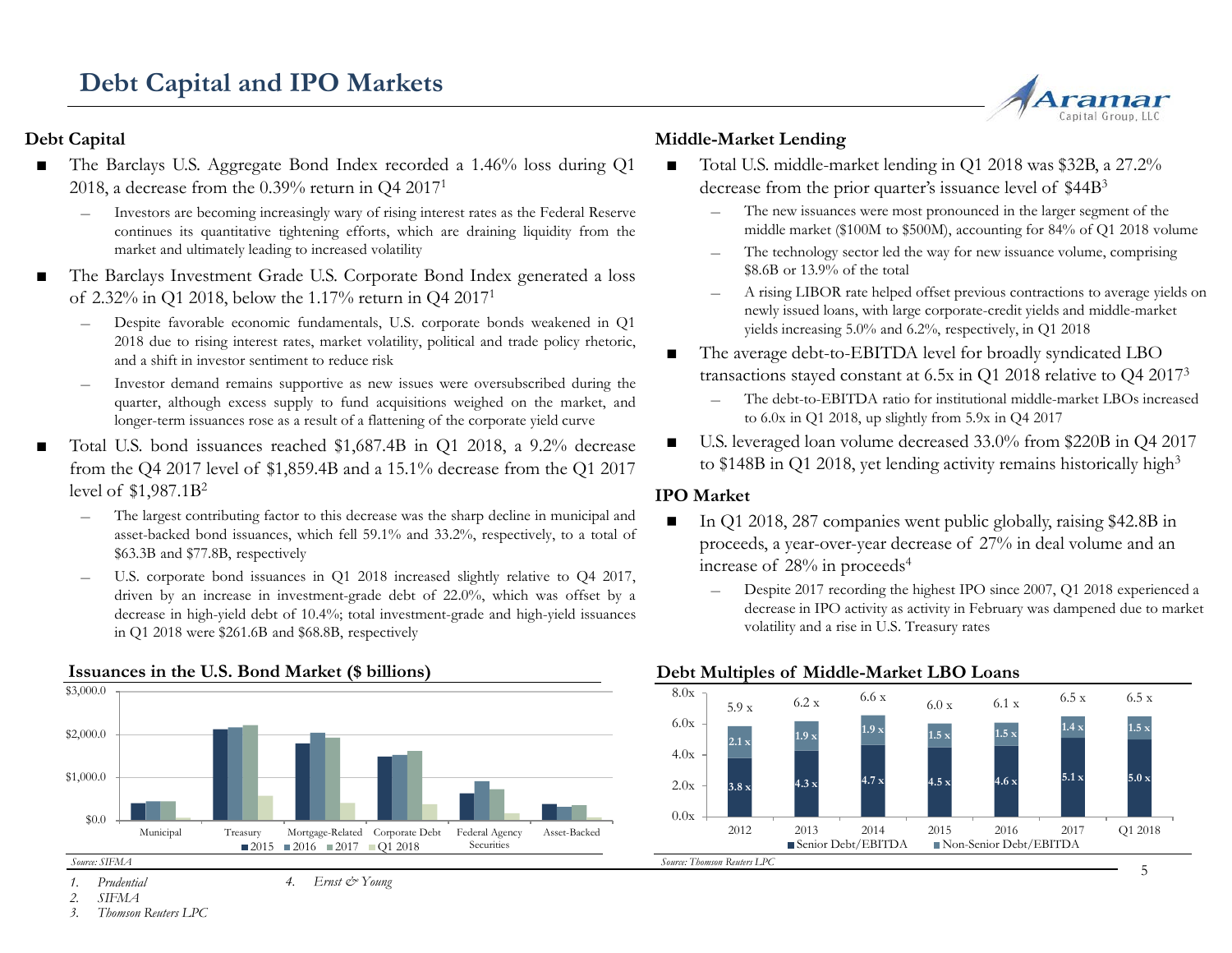### By Jenny Son, General Manager, Social Media, Wpromote

#### **Navigating the Future of Facebook**

Facebook's recent policy changes have left digital marketers, brands, agencies, and media companies to question where the dust is going to settle. We have seen many companies take a "wait and see" approach and in some extreme cases even quit the platform altogether.

For high-growth PE-backed and owner-operator-controlled companies, success is dependent on the ability to act with agility in spite of change and adapt to ever-evolving digital landscapes quickly and at scale. While other companies with expansive media budgets can afford to take a back seat and wait for the impact to reach them, PE-backed and owneroperator-controlled companies must be pioneers if they want to remain competitive and capitalize on opportunity.

#### **Evaluating the Aftermath**

Despite concerns and predictions that wavering consumer trust would trickle down to decreased use, Facebook's current daily active users and monthly active users are massive and huge opportunities remain across Facebook's family of apps. The recent changes do, however, strive to put the control of data into the hands of consumers in more ways than we could have anticipated.

#### **Huge Opportunities Remain for Companies that Know How to Navigate and Adapt**

#### Here are the Top Three Changes to Facebook You Need to Know:

*1. Audience Insights Tool:*

You can no longer use the tool with Custom Audience Data. The tool still exists and can be used for insights into people connected to your page and other general groups of people based on interests, location, life events, etc.

#### *2. Custom Audiences:*

You can no longer see reach estimates for the custom audiences within a variety of Facebook tools (Ads Manager, Campaign Planner, Dynamic Ads, Delivery Insights, Audience Insights, Reach & Frequency, Audience Manager, and Ads API). In the coming months, Facebook will be implementing a custom audience permissions tool to enable advertisers to work with services providers (such as agencies) to manage audiences on their behalf (Q2 2018).

*3. Third-Party Data Access:*

You can no longer use Partner Categories (audiences created by third-party data providers) as a targeting solution (May 25, 2018 for the EU and October 1, 2018 for the U.S.). As of July 1, 2018, you will also no longer have third-party API access directly to Facebook.

#### **How PE-portfolio and Owner-Operator-Controlled Companies Need to Structure Their Facebook Acquisition Efforts to Take Advantage of These Changes**

#### Strategy: Holistic Brand Planning

- $\triangleright$  Plan ahead to develop a comprehensive strategy, including brand messaging, persona development, value propositions, and creative direction
- $\triangleright$  Use social listening tools to gain insights on custom audiences

#### Creative: Disruptive Development

- Design for each platform and follow best-practice guidelines to enhance performance
- $\triangleright$  Be intentional with the design aesthetic, messaging, and goals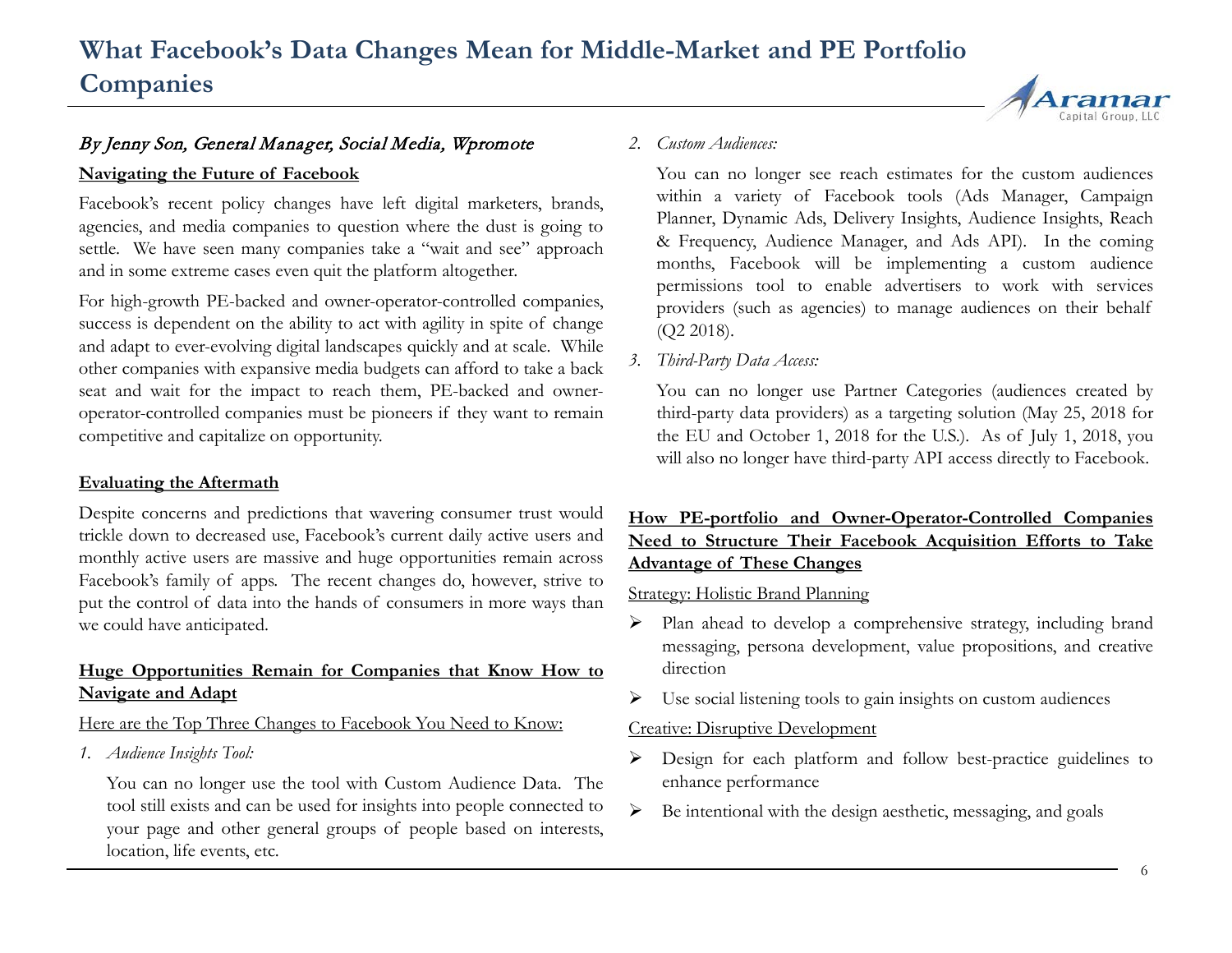## **What Facebook's Data Changes Mean for Middle-market and PE Portfolio Companies**

#### Ads: Testing, Units, and Placement Diversity

- $\triangleright$  Test a variety of creative and audiences
- Use audience response to performance KPIs to inform direction rather than rely on insights to inform direction
- Test a variety of ad units and placements in order to explore untapped opportunities that resonate with various audiences and serve ads where the audience prefers to consume media (Facebook, Instagram, Audience Network, Messenger, etc.)

#### Dynamic: Trust Real-Time User Behavior Signals

- $\triangleright$  Build a first-party data strategy to get the best advertising performance
- $\triangleright$  Optimize your pixel and feed
	- o Implement sophisticated pixel tracking both measurement and targeting
	- o Invest resources into the product feed to ensure you are serving the best content to retargeting and prospecting audiences
- Use dynamic ads for broad audiences

#### **Maintaining Brand Trust in Light of Recent Events**

While these kinds of changes can cause marketing headaches, you can navigate changes and take advantage of new opportunities with the right strategy. Without leveraging the right social media opportunities, you may be missing out on potential growth.

#### About the Author

*Wpromote is the leading digital marketing agency for PE-backed portfolio companies, driving customer acquisition through multi-channel, content-centric campaigns. The company's team is comprised of dedicated experts across every social and digital channel, including paid search and media, SEO and content marketing, paid and earned social, email marketing, creative services, and digital marketing intelligence.*